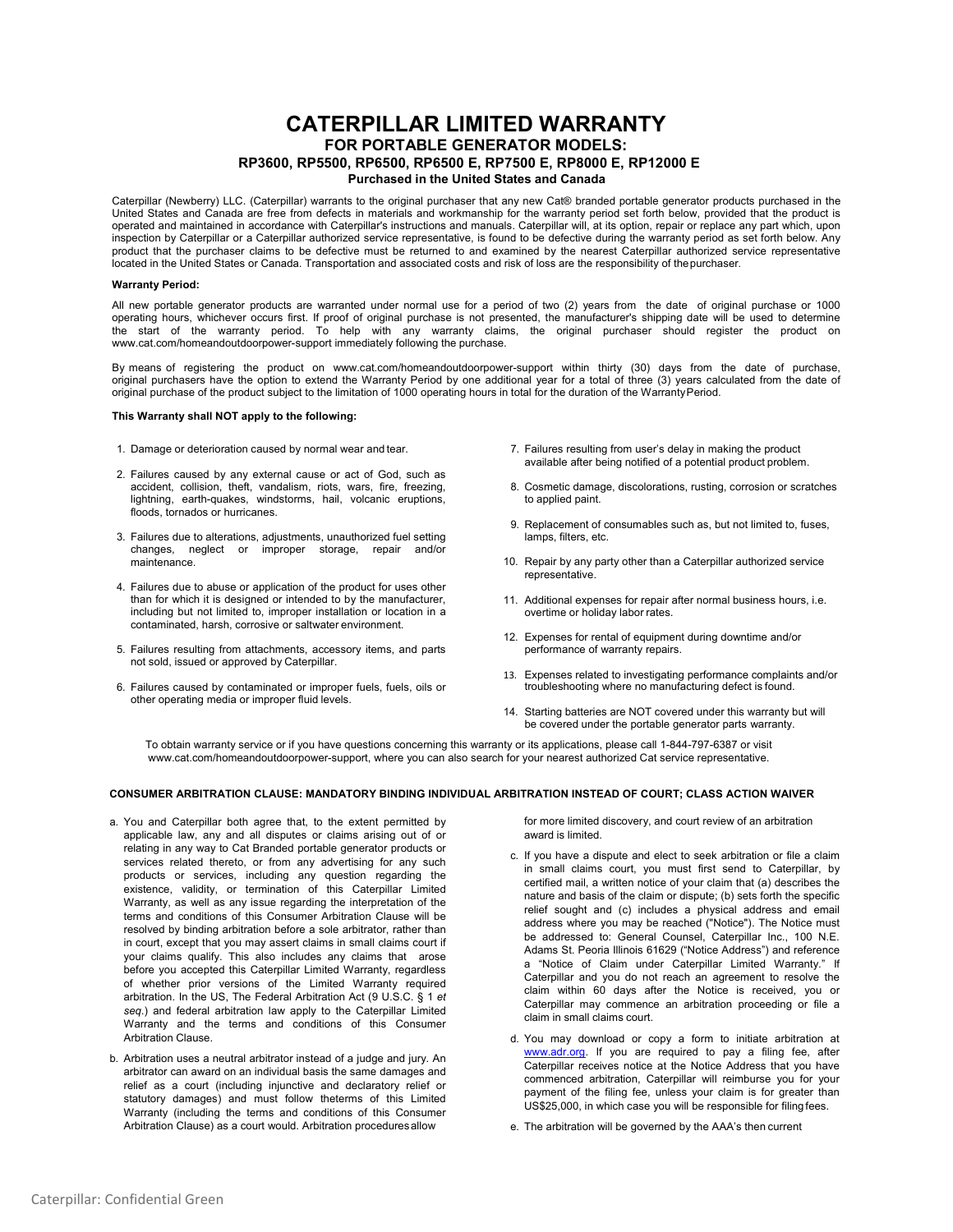Consumer Arbitration Rules, as modified by the terms set forth in this Limited Warranty (including the terms and conditions of this Consumer Arbitration Clause), and will be administered by the AAA. The AAA Rules and Forms are available online at [www.adr.org](http://www.adr.org/) or by calling the AAA at 1-800-778-7879. In the event of any conflict between the terms set forth herein and the AAA Consumer Arbitration Rules, these terms will apply.

- f. If your claim totals less than US\$25,000, Caterpillar will pay for all administrative and arbitration fees, including the arbitrator's compensation, and will reimburse you for any administrative and arbitration fees that you incur. If your claim exceeds US\$25,000, the parties will pay equal shares of any administrative and arbitration fees, including the arbitrator's compensation, except for such fees that the AAA Consumer Arbitration Rules require Caterpillar to pay in full. Each party will bear the expense of its own counsel, experts, witnesses, and preparation and presentation of evidence at any arbitration hearing.
- g. If your claim is for US\$25,000 or less, you and Caterpillar agree that you may choose whether the arbitration will be conducted solely on the basis of documents or through a telephonic hearing. You may also request an in-person hearing, which the arbitrator may grant at his or her discretion. If the arbitrator grants an inperson hearing, such hearing will be conducted either at a mutually agreed location or a location determined by the AAA or the arbitrator. In such an in-person hearing, the parties, or any of their witnesses, have the right to participate remotely by way of videoconference or some similar means. If your claim exceeds US\$25,000, the right to a hearing will be determined by the arbitrator.
- h. You and Caterpillar agree that, to the extent permitted by applicable law, any dispute resolution proceedings, whether in court or before an arbitrator, will be conducted only on an individual basis and not in a class, representative, consolidated, or mass action. Neither you nor Caterpillar may join or consolidate claims by or against a third party, or arbitrate or otherwise participate in any claim as a class representative, class member or in a private attorney general capacity. If this provision is found to be unenforceable, then the entirety of the terms and conditions of these Dispute Resolution and Arbitration paragraphs (otherthan

#### **Applicable Law**

- m. By purchasing or using any Cat branded portable generator product or service related thereto, you agree that, to the degree permitted by applicable law, the Federal Arbitration Act, applicable federal law, and laws of the State of Illinois, without regard to its conflict of laws rules, will govern the terms of this Limited Warranty, as well as any dispute of any sort that might arise between you and Caterpillar relating to such products or services.
- n. If a dispute arises out of a Cat branded portable generator sold in Canada the foregoing dispute resolution and arbitration terms will apply to the extent permitted by applicable law. If theforegoing

#### **Limitations**

THIS WARRANTY IS IN PLACE OF ALL OTHER WARRANTIES, EXPRESSED OR IMPLIED. SPECIFICALLY, CATERPILLAR MAKES NO OTHER WARRANTIES AS TO THE MERCHANTABILITY OR FITNESS FOR A PARTICULAR PURPOSE. CATERPILLAR'S ONLY LIABILITY SHALL BE THE REPAIR OR REPLACEMENT OF PART(S) AS STATED ABOVE. IN NO EVENT SHALL CATERPILLAR BE LIABLE FOR ANY INCIDENTAL OR CONSEQUENTIAL DAMAGES, EVEN IF SUCH DAMAGES ARE A DIRECT RESULT OF CATERPILLAR'S NEGLIGENCE.

This warranty is subject to and shall not apply in contravention of the laws or other legal compliance requirements of the United States or any other applicable jurisdiction, without recourse or liability with respect to Caterpillar.Some states do not allow the exclusion or limitation of incidental or consequential damages, so the above limitation may not apply to you. This warranty gives you specific legal rights. You may also have other rights from state to state, or territory.

In USA and Canada: Caterpillar Newberry LLC, Electric Power Division, 40 Mawsons Way, SC 29108-6400, Attention: Customer Service Manager, Telephone (844)-797-6387. Outside the USA and Canada: Contact your Authorized Service Representativ[e www.cat.com/](http://www.cat.com/) homeandoutdoorpower-supportorema[ilhomeandoutdoorpower@cat.com.](mailto:homeandoutdoorpower@cat.com) paragraph (k)) shall be null and void.

- i. Any arbitration will be confidential. Neither you, Caterpillar, the AAA, nor the arbitrator may disclose the existence, content (including any oral or written submissions), or results of any arbitration, except as may be required by law or for purposes of enforcing or challenging of the arbitration award.
- j. You may opt out of this dispute resolution procedure by providing written notice to Caterpillar at the Notice Address no later than 30 calendar days from the date of your purchase of Caterpillar products or services (or date of first use, in the case of free products or services) covered by this Limited Warranty. Opting out of this dispute resolution procedure will not otherwise affect the coverage or applicability of the Limited Warranty, or your ability to purchase or use Cat branded portable generator products or services, in any way.
- k. If for any reason a claim proceeds in court rather than in arbitration or small claims court, including if you opt out under paragraph (j), to the extent permitted by applicable law, we each waive any right to a jury trial and agree that any such proceeding shall be conducted only on an individual basis and not in a class, representative, consolidated, or mass action. Under such circumstances, you and Caterpillar agree that, to the extent any dispute arises out of a Cat branded portable generator sold in the US, the federal and state courts of the State of Illinois have exclusive jurisdiction to hear and determine any such claim, consent to the personal jurisdiction of any federal or state court in the State of Illinois, and acknowledge that venue is proper in any judicial district within the State of Illinois. If any part of these Dispute Resolution and Arbitration provisions or this paragraph (k) is found to be unenforceable, the remainder of these Dispute Resolution and Arbitration Provisions and this paragraph (k) shall still be given full force and effect.
- l. In the event that any provision of this agreement is found to be invalid or unenforceable in a particular case or jurisdiction, that provision will be severable in that case or jurisdiction, as the case may be, without affecting the validity and enforceability of the remaining provisions of the agreement, and shall not affect the validity and enforceability of the agreement in other cases and jurisdictions.

terms are not binding upon you under the applicable law of your jurisdiction, and the dispute is within the jurisdiction of the small claims court in your province, you may choose to take your claim to that court. If the dispute exceeds the jurisdiction of the small claims court in your province, you agree to submit to the jurisdiction of the courts within your province for the purpose of litigating all claims, disputes, actions or causes of action, issues or requests for relief arising out of or relating to this Limited Warranty, which courts shall have exclusive jurisdiction over all such claims, disputes, actions or causes of action, issues or requests forrelief.

©2017 Caterpillar All Rights Reserved. CAT, CATERPILLAR, their respective logos, "Caterpillar Yellow" the "Power Edge" trade dress as well as corporate and product identity used herein, are trademarks of Caterpillar and may not be used without [permission.](http://www.cat.com/homeandoutdoorpower) [www.cat.com/homeandoutdoorpower](http://www.cat.com/homeandoutdoorpower)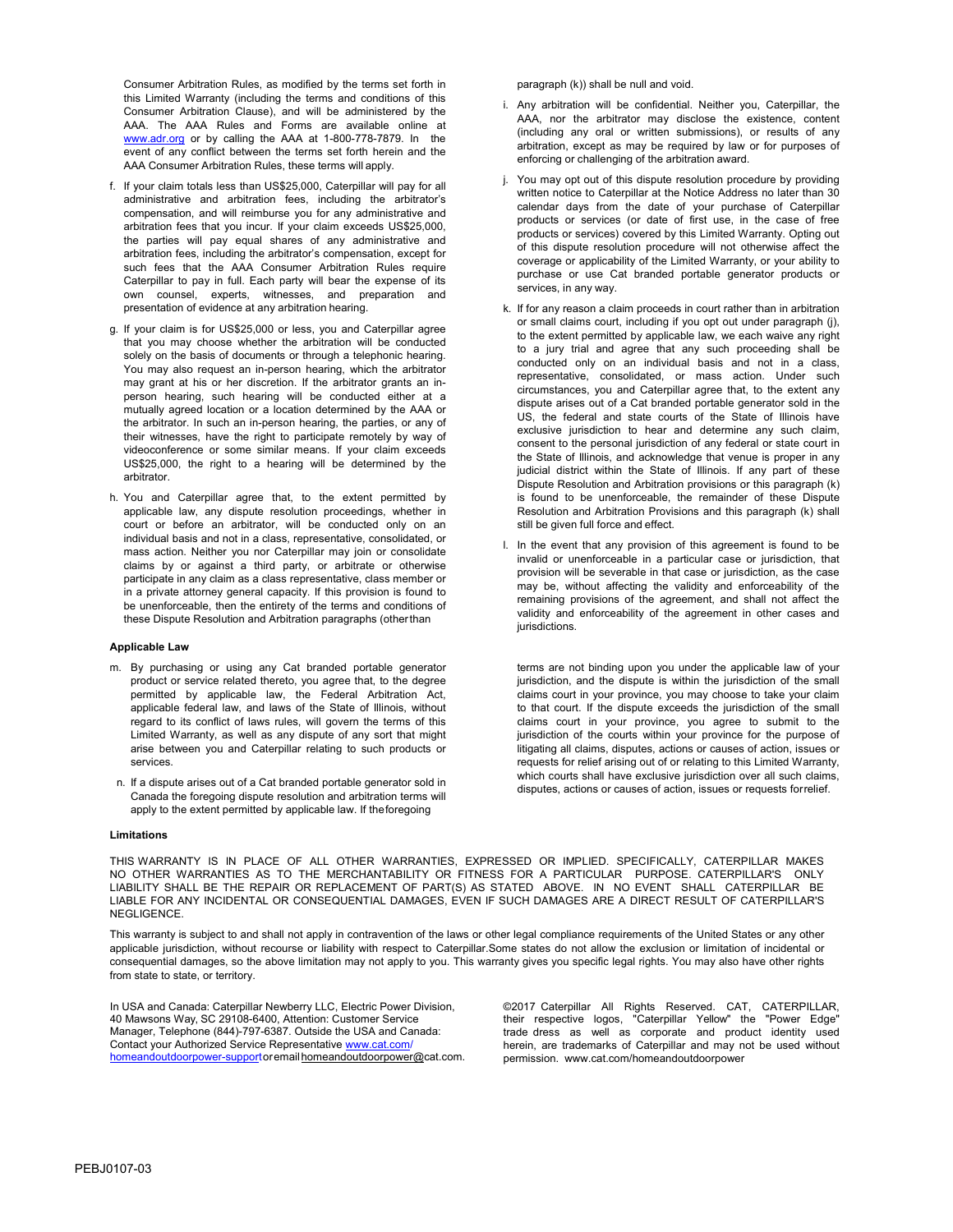# **GARANTÍA LIMITADA CATERPILLAR PARA MODELOS DE GENERADORES PORTÁTILES RP3600, RP5500, RP6500, RP6500 E, RP7500 E, RP8000 E, RP12000 E adquiridos en Estados Unidos y Canadá**

Caterpillar (Newberry) LLC. (Caterpillar) garantiza al comprador original que todos los generadores portátiles nuevos de la marca Cat adquiridos en Estados Unidos o Canadá están libres de defectos de material y construcción durante el período de garantía especificado más adelante, siempre<br>que el producto se utilice y se mantenga de acuerdo con las instrucciones y manu sustituir cualquier pieza que resulte ser defectuosa tras la inspección por parte de Caterpillar o su servicio técnico autorizado durante el período de garantía especificado más adelante. En caso de reclamación por defecto, el producto deberá ser entregado en el servicio técnico autorizado Caterpillar más cercano situado en Estados Unidos o Canadá. El comprador asume los costes de transporte y el riesgo de pérdida.

## **Período de garantía:**

Todos los generadores portátiles nuevos tienen una garantía en condiciones de uso normales de dos (2) años desde la fecha de la primera compra o 1000 horas de funcionamiento, el plazo que venza primero. Si no existe comprobante de compra original, se utilizará la fecha de envío del fabricante para determinar el comienzo del período de garantía. Para facilitar cualquier reclamación de garantía, el primer comprador deberá registrar el producto en [www. cat.com/herramientasusodomesticoyexterior-asistencia](http://www.cat.com/OutdoorPower-Support) inmediatamente después de la compra.

Al registrar el producto en [www. cat.com/herramientasusodomesticoyexterior-asistencia](http://www.cat.com/OutdoorPower-Support) en un plazo de treinta (30) días desde la fecha de compra, el comprador original tiene la posibilidad de ampliar un año el período de garantía hasta un total de tres (3) años, calculados desde la fecha de la primera compra del producto y con la limitación de 1000 horas de funcionamiento en total durante el período de garantía.

### **Esta garantía NO es aplicable en estos casos:**

- 1. Daños o deterioro debidos al desgaste normal.
- 2. Los fallos provocados por factores externos o de fuerza mayor, como accidentes, colisiones, robo, vandalismo, disturbios, guerra, incendio, congelación, rayos, terremotos, tormentas, granizo, erupciones volcánicas, inundaciones, tornados o huracanes.
- 3. Fallos debidos a modificaciones, ajustes, cambios de combustible no autorizados o negligencia, así como almacenamiento, reparación o mantenimiento inadecuados.
- 4. Fallos debidos a mal uso o utilización del producto para otros usos diferentes a los previstos por el fabricante, incluyendo -pero sin limitarse a- la instalación inadecuada o el emplazamiento en un entorno contaminado, agresivo, corrosivo o salino.
- 5. Fallos debidos a anexos, accesorios y piezas no vendidas, remitidas o autorizadas por Caterpillar.
- 6. Fallos debidos a combustible, aceite o cualquier fluido de servicio inadecuado o contaminado, así como por niveles de fluido inadecuados.
- 7. Fallos debidos de user's demora en dar acceso al producto después de ser notificado de un potencial problema de producto.
- 8. Daños estéticos, decoloración, oxidación, corrosión o arañazos en la pintura.
- 9. Sustitución de consumibles, incluyendo -pero sin limitarse afusibles, lámparas y filtros.
- 10. Reparación no efectuada por un servicio técnico autorizado de Caterpillar.
- 11. Gastos adicionales por reparación fuera del horario comercial normal, como horas extras o tarifas en período devacaciones.
- 12. Gastos por el alquiler de equipos durante el tiempo de inactividad o la realización de reparaciones en garantía.
- 13. Gastos derivados de analizar las reclamaciones por rendimiento o la resolución de problemas donde finalmente no se encuentra ningún defecto de fabricación.
- 14. Las baterías de arranque NO están cubiertas por esta garantía, pero sí lo están por la garantía de las piezas del generador portátil.

Para recibir asistencia técnica o resolver cualquier duda relacionada con esta garantía y su aplicación, póngase en contacto por teléfono con el 1 844-797-6387 o visite www. [cat.com/herramientasusodomesticoyexterior-asistencia,](http://www.cat.com/OutdoorPower) donde también podrá localizar el servicio técnico autorizado Caterpillar más cercano.

#### **CLÁUSULA ARBITRAL DEL CONSUMIDOR: CUMPLIMIENTO OBLIGATORIO DE ARBITRAJE INDIVIDUAL EN VEZ DE JUICIO; RENUNCIA A DEMANDAS COLECTIVAS**

- a. Usted y Caterpillar acuerdan que dentro de lo permitido por la ley vigente, cualquiera y todos los conflictos o demandas que surjan o se relacionen de cualquier manera con los productos del generador portátil marca Cat o los servicios relacionados con el mismo, o de cualquier forma de publicidad de cualquiera de estos productos o servicios incluyendo cualquier asunto relacionado con la existencia, validez o término de esta Garantía Limitada de Caterpillar, así como cualquier asunto relacionado con la interpretación de los términos y condiciones de esta Cláusula Arbitral del Consumidor, se resolverán mediante el arbitraje competente ante un sólo árbitro, y no se solucionarán ante un juez a excepción de que usted ejerza la reclamación y sea aceptada por un Tribunal de demandas de menor cuantía. Esto también incluye cualquier demanda que surja antes de que haya aceptado esta Garantía Limitada de Caterpillar sin importar si las versiones anteriores de la Garantía Limitada, requerían arbitraje. En los Estados Unidos de América, la Ley Federal de Arbitraje (9 U.S.C. § 1 *et seq*.) y la legislación federal de arbitraje, son aplicables a la Garantía Limitada de Caterpillar y a los términos y condiciones de esta Cláusula Arbitral delConsumidor.
- b. El Arbitraje utiliza un árbitro neutral en vez de un juez y un jurado. Un árbitro puede adjudicar, de manera individual, los mismos daños y compensaciones que se darían en un juzgado (incluyendo órdenes judiciales y sentencias declaratorias o daños estatutorios) y debe cumplir los términos de esta Garantía Limitada (incluyendo los términos y condiciones de esta Cláusula Arbitral del Consumidor) de la manera en la que lo haría un juzgado. Los procedimientos del Arbitraje permiten mayor

descubrimiento (de pruebas) limitado y la revisión ante un juzgado de una adjudicación de arbitraje también es limitada.

- c. Si usted tiene un conflicto y elige buscar arbitraje o llevar su caso ante el Tribunal de demandas de menor cuantía, primero deberá enviar a Caterpillar, por medio de correo certificado, un aviso por escrito de su demanda en donde (a) describa la naturaleza y bases de la demanda o conflicto, (b) establezca la compensación que desea y (c) también incluya una dirección postal y correo electrónico en donde pueda ser contactado ("Aviso"). El Aviso deberá ser dirigido a la siguiente dirección: General Counsel, Caterpillar Inc., 100 N.E. Adams St. Peoria Illinois 61629 ("Dirección de recepción de Avisos") y poner como referencia "Aviso de demanda según la Garantía Limitada de Caterpillar". Si en un periodo de 60 días después de que se reciba el aviso, usted y Caterpillar no llegan a un acuerdo para resolver la demanda, usted o Caterpillar podrán comenzar el procedimiento de arbitraje o la demanda ante el Tribunal de demandas de menor cuantía.
- d. Puede descargar o copiar un formulario para iniciar el arbitraje en el siguiente enlace [www.adr.org. S](http://www.adr.org/)i se le solicita pagar una tasa administrativa, Caterpillar le reembolsará el pago de dicha tasa después de que Caterpillar reciba el aviso (en la Dirección de recepción de Avisos) de que usted ha comenzado el arbitraje, siempre y cuando la demanda no sea por más de US\$25,000, en cuyo caso usted será responsable de cubrir dicha tasa.
- e. El arbitraje será regido por las Reglas de Arbitraje del Consumidor vigentes de la Asociación Americana de Arbitraje (AAA), según se modifique por los términos establecidos en esta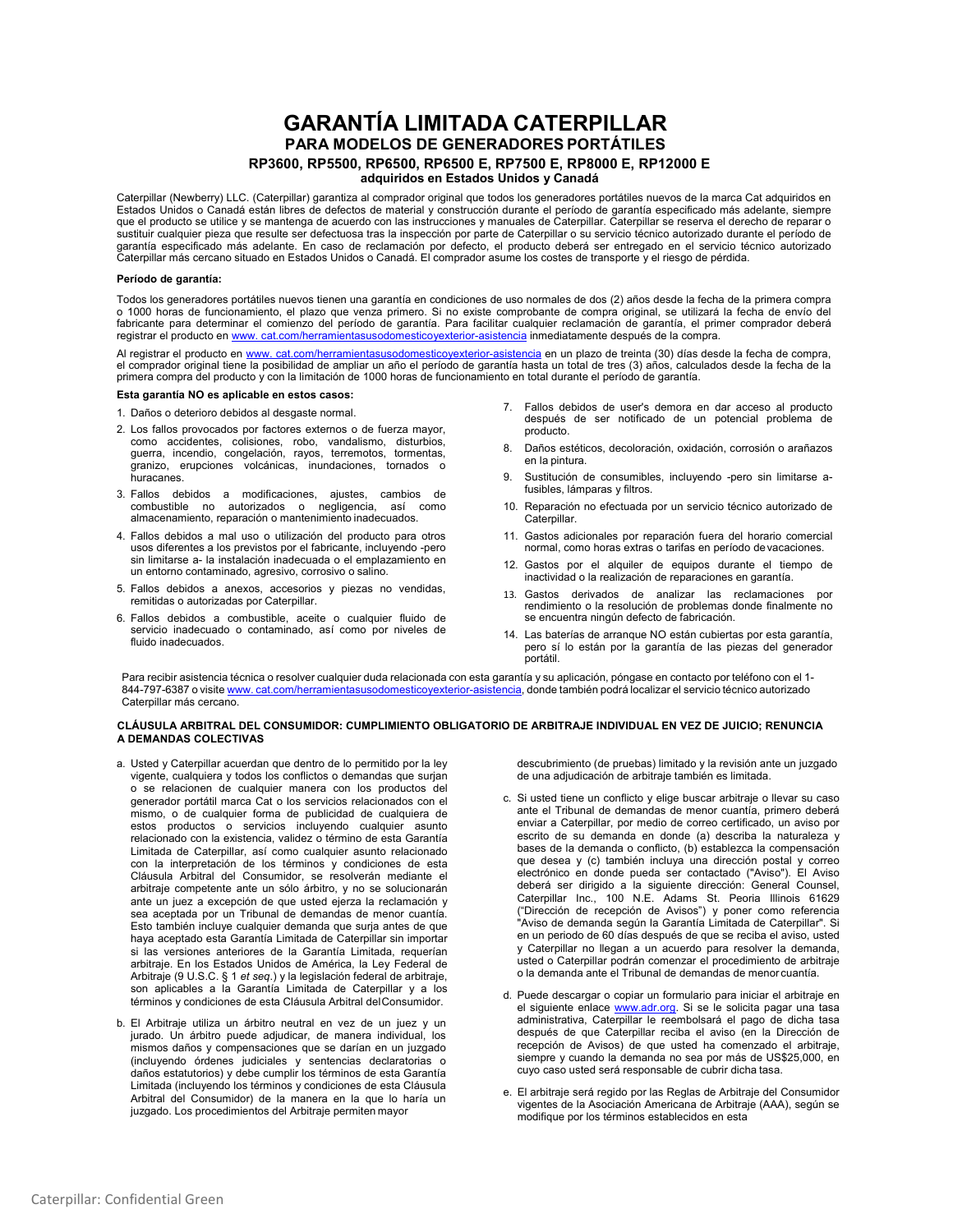Garantía Limitada (incluyendo los términos y condiciones de esta Cláusula Arbitral del Consumidor) y será administrada por la AAA. Las Reglas y Formularios de la AAA están disponibles en línea en el siguiente enlace <u>www.adr.org</u> o por teléfono llamando a la AAA al 1-800-778-7879. En caso de que exista algún conflicto entre los términos establecidos en el presente documento y las Reglas de Arbitraje del Consumidor de la AAA, se aplicarán los siguientes términos.

- f. Si el total de la demanda es menor a US\$25,000, Caterpillar pagará todas las tasas administrativas y de arbitraje, incluyendo la cuota de compensación del árbitro y le reembolsará cualquier cuota administrativa y de arbitraje que usted haya pagado. Si su demanda excede los US\$25,000, las partes pagarán partes iguales de cualquier tasa administrativa o de arbitraje, incluyendo la cuota de compensación del árbitro, a excepción de las cuotas que las Reglas de Arbitraje del Consumidor de la AAA, requieran que Caterpillar pague en su totalidad. Cada parte pagará sus propios gastos de asesoría, expertos, testigos y preparación y presentación de evidencia en cualquier audiencia de arbitraje.
- g. Si su demanda es de US\$25,000 o menos, usted y Caterpillar acuerdan que usted elegirá si el arbitraje se llevará a cabo únicamente con base en los documentos o a través de una audiencia telefónica. Usted también podrá solicitar una audiencia en persona, que podrá ser proporcionada a discreción del árbitro. Si el árbitro otorga la audiencia en persona, dicha audiencia se llevará a cabo en un lugar acordado por ambas partes o en un lugar determinado por el árbitro o por la AAA. En dicha audiencia en persona, las partes o cualquiera de sus testigos tienen derecho a participar de manera remota mediante una videoconferencia o algún método similar. Si su demanda excede los US\$25,000, el árbitro determinará el derecho de audiencia.
- h. Usted y Caterpillar acuerdan, dentro de los términos de la ley vigente, que cualquier procedimiento para llegar a un acuerdo, ya sea en un juzgado o ante un árbitro, se llevará a cabo únicamente de manera individual y no de manera colectiva, representativa, consolidada o mediante acción en masa. Ni usted ni Caterpillar podrán unirse o consolidar demandas por medio de o en contra de algún tercero, o arbitrar o participar de alguna otra manera en cualquier demanda como representante de un colectivo, miembro de un colectivo o en la capacidad general de un abogado privado. Si se encuentra que esta disposición no puede ser ejecutada, entonces, todos los términos y condiciones de estos párrafos de Resolución de Conflictos y Arbitraje (a excepción del párrafo (k)), serán nulos e inválidos.
- i. Cualquier arbitraje será confidencial. Ni usted, ni Caterpillar, ni la AAA, ni el árbitro, deberán dar a conocer la existencia, el contenido (incluyendo cualquier informe oral o escrito) o los resultados de cualquier arbitraje, a excepción de aquellos solicitados por ley o para hacer cumplir o recusar la adjudicación del árbitro.
- j. Usted podrá optar por la exclusión voluntaria de la resolución de este conflicto proporcionando un aviso escrito a la Dirección de recepción de Avisos de Caterpillar en un periodo no mayor a 30 días a partir de la fecha de compra de los productos o serviciosde Caterpillar (o la fecha en la que fue usado por primera vez en caso de productos o servicios gratuitos) que se encuentran cubiertos por esta Garantía Limitada. La exclusión

voluntaria de este procedimiento de resolución de conflictos no afectará de ninguna manera la cobertura o validez de esta Garantía Limitada o su capacidad para comprar o usar los productos o servicios del generador portátil marca Cat.

- k. Si por alguna razón, la demanda procede en un juzgado en lugar del arbitraje o ante el Tribunal de demandas de menor cuantía, incluso con exclusión voluntaria dentro de los términos del párrafo (j), hasta donde lo permita la ley, cada uno de nosotros renunciaremos a cualquier derecho a un juicio por jurado y acordamos que esos procedimientos deberán llevarse a cabo únicamente de manera individual y no mediante acción colectiva, representativa, consolidada o en masa. Bajo dichas circunstancias, usted y Caterpillar acuerdan que en la medida en que surja un conflicto de un generador portátil marca Cat, vendido en los Estados Unidos de América, los tribunales federales y estatales del Estado de Illinois, tienen jurisdicción exclusiva para las audiencias y determinan cualquier demanda, de conformidad con la jurisdicción personal de cualquier tribunal federal o estatal del Estado de Illlinois, y acuerda que la jurisdicción es adecuada en cualquier distrito judicial dentro del Estado de Illinois. Si cualquiera de las partes de estas disposiciones de Resolución de Conflictos y Arbitraje o este párrafo (k) no pueden ser ejecutados, el resto de estas disposiciones de Resolución de Conflictos y Arbitraje y este párrafo (k) deberán ser válidos y llevarse a cabo en su totalidad.
- l. En caso de que cualquier disposición de este acuerdo resulte inválida o no pueda ser ejecutada en un caso o jurisdicción en particular, dicha disposición será divisible en ese caso o jurisdicción, de acuerdo con el caso y sin afectar la validez y la ejecutabilidad de las disposiciones restantes de este acuerdo, y no afectarán la validez y ejecutabilidad del acuerdo en otros casos o jurisdicciones.

#### **Ley vigente**

- m. Al comprar o utilizar cualquier producto o servicio del generador portátil marca Cat, relacionado con el presente contrato, usted acuerda que, hasta donde lo permita la legislación vigente, la Ley Federal de Arbitraje, la ley federal vigente y las leyes del Estado de Illinois, sin tener en cuenta los conflictos de leyes y regulaciones, regirán los términos de esta Garantía Limitada, así como cualquier conflicto de cualquier tipo que surja entre usted y Caterpillar con relación a dichos productos o servicios.
- n. Si surge algún conflicto de un generador portátil marca Cat vendido en Canadá, los términos precedentes de resolución de conflictos y arbitraje, se aplicarán dentro de lo permitido por la ley vigente. Si los términos precedentes no se encuentran dentro de su jurisdicción de la ley vigente y los conflictos se encuentran dentro de la jurisdicción del Tribunal de demandas de menor cuantía en su estado, usted podrá elegir proceder con su demanda ante dicho tribunal. Si el conflicto excede la jurisdicción del Tribunal de demandas de menor cuantía dentro de su estado, usted acuerda someterse a la jurisdicción de los tribunales de su estado para el propósito de litigar todas las demandas, conflictos, acciones o acción judicial, problemas o solicitud de compensaciones relacionados con esta Garantía Limitada en las que los tribunales tienen jurisdicción exclusiva sobre dichas demandas, conflictos, acciones o acción judicial, problemas o solicitud de de compensaciones

ESTA GARANTÍA SUSTITUYE A CUALQUIER OTRA GARANTÍA EXPLÍCITA O IMPLÍCITA. EN CONCRETO, CATERPILLAR NO OFRECE NINGUNA OTRA GARANTIA RESPECTO A LA COMERCIABILIDAD O IDONEIDAD PARA UN USO PARTICULAR. LA UNICA<br>RESPONSABILIDAD DE CATERPILLAR CONSISTE EN LA REPARACIÓN O SUSTITUCIÓN DE PIEZAS SEGÚN LO INDICADO<br>ANTERIORMENTE. EN NINGÚN C AUNQUE EL DAÑO FUESE DIRECTAMENTE OCASIONADO POR NEGLIGENCIA DE CATERPILLAR.

Esta garantía está sujeta y no se aplicará en contravención de las leyes u otros requisitos de cumplimiento legal de los Estados Unidos o cualquier otra jurisdicción aplicable, sin recurso o responsabilidad con respecto a Caterpillar.Algunos estados no permiten excluir o limitar los daños incidentales o consecuentes, por lo que la limitación anterior puede no ser aplicable en su caso. Esta garantía le otorga derechos legales específicos. Es posible que tenga otros derechos en función del estado o territorio.

En Estados Unidos y Canadá: Caterpillar Newberry LLC, Electric Power Division, 40 Mawsons Way, SC 29108-6400, a la atención de: Customer Service Manager, teléfono (844)-797-6387. Fuera de los Estados Unidos y Canadá: Póngase en contacto con su servicio técnico autorizado [www.](http://www.cat.com/OutdoorPower-Support) [cat.com/herramientasusodomesticoyexterior-asistencia](http://www.cat.com/OutdoorPower-Support) o por correo electrónico [homeandoutdoorpower@cat.com.](mailto:homeandoutdoorpower@cat.com)

©2017 Caterpillar Todos los derechos reservados. CAT, CATERPILLAR, los logotipos correspondientes, el "amarillo Caterpillar" y la imagen comercial "Power Edge", así como la identidad corporativa y de producto aquí utilizadas, son marcas comerciales de Caterpillar y no pueden ser usadas sin permiso. cat.com/herramientasusodomesticoyexterior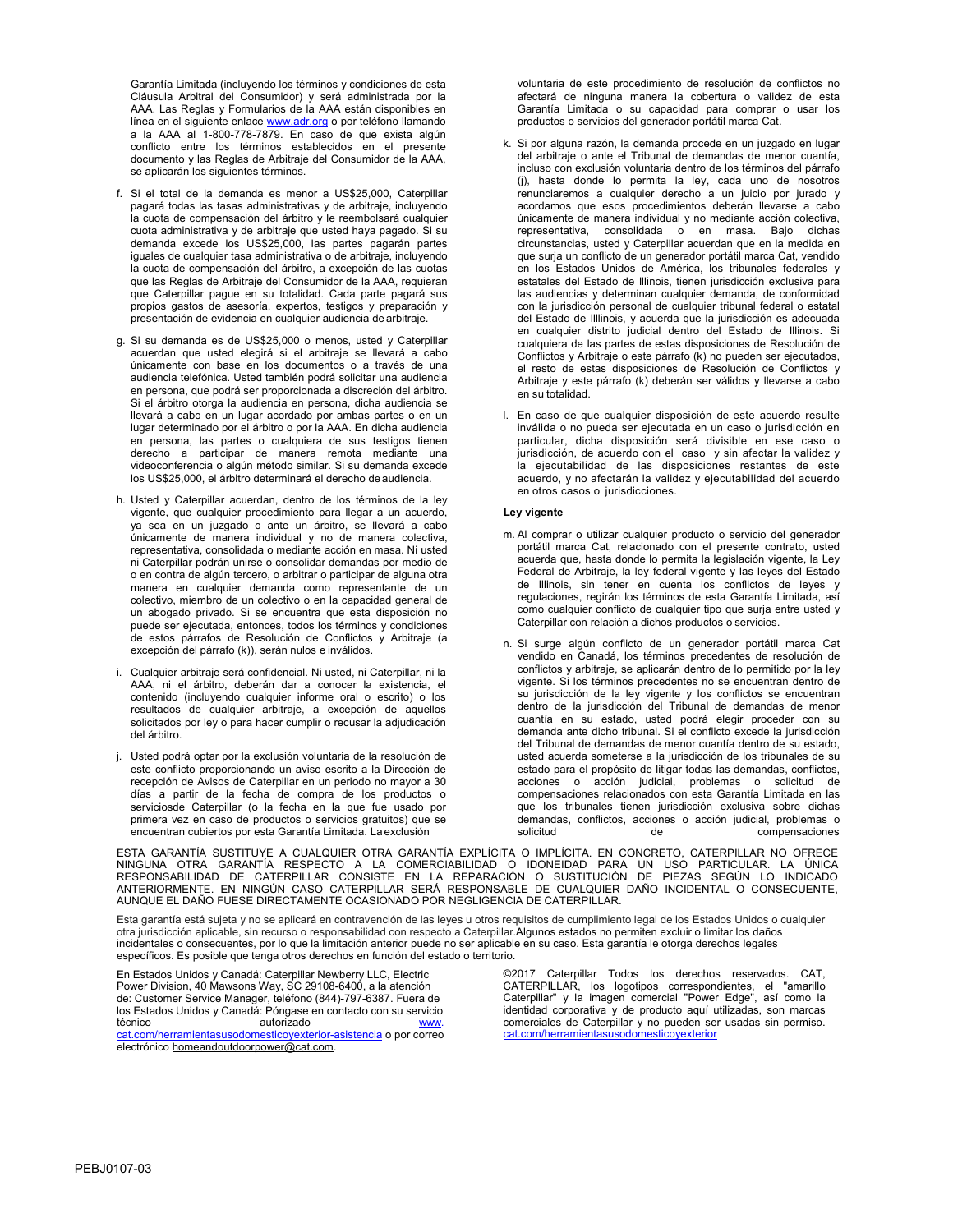# **GARANTIE LIMITÉE CATERPILLAR POUR LES MODÈLES DE GÉNÉRATEURS PORTABLES : RP3600, RP5500, RP6500, RP6500 E, RP7500 E, RP8000 E, RP12000 E Achetés aux États-Unis et au Canada**

Caterpillar (Newberry) LLC. (Caterpillar) garantit à l'acheteur original que tous les nouveaux générateurs portables de marque Cat achetés aux États-Unis et au Canada sont exempts de tout défaut matériel ou de fabrication pendant la période de garantie établie ci-dessous, à condition que le produit soit utilisé et entretenu conformément aux instructions et aux manuels de Caterpillar. Caterpillar réparera ou remplacera, à sa discrétion, toute pièce qui, après inspection par Caterpillar ou par un représentant de service agréé Caterpillar, s'avère être défectueuse pendant la période de garantie établie ci-dessous. Tout produit déclaré comme étant défectueux par l'acheteur doit être renvoyé au représentant de service agréé Caterpillar le plus proche aux États-Unis ou au Canada afin qu'il puisse l'examiner. L'acheteur est alors responsable du transport ainsi que des coûts et des risques de perte associés.

#### **Période de garantie :**

Tous les nouveaux générateurs portables sont garantis pour une utilisation normale pendant une période de deux (2) ans à compter de la date d'achat d'origine ou pendant 1 000 heures de fonctionnement, selon l'échéance la plus courte. En cas d'absence de preuve d'achat originale, la date d'expédition par le fabricant sera utilisée pour déterminer le début de la période de garantie. Afin de faciliter les réclamations sous garantie, il est conseillé à l'acheteur d'enregistrer son produit sur le site [www. cat.com/outillageinterieuretjardinmotorise-assistance](http://www.cat.com/OutdoorPower-Support) immédiatement après l'achat.

En enregistrant le produit sur [www. cat.com/outillageinterieuretjardinmotorise-assistance](http://www.cat.com/OutdoorPower-Support) dans les trente (30) jours suivant la date d'achat, les acheteurs originaux ont la possibilité d'étendre leur période de garantie d'un an supplémentaire, soit un total de (3) ans de garantie à compter de la date d'achat originale du produit, sous réserve d'une durée d'utilisation totale du produit de 1 000 heures au cours de la période de garantie.

#### **La garantie ne s'applique PAS aux cas suivants :**

- 1. Dommages ou détérioration causés par une usure normale.
- 2. Défaillances dues à des causes externes ou à une catastrophe naturelle, comme un accident, une collision, un vol, un acte de vandalisme, des émeutes, une guerre, un incendie, le gel, la foudre, les séismes, les tempêtes, la grêle, les éruptions volcaniques, les inondations, les tornades oules ouragans.
- 3. Défaillances dues à des altérations, réglages ou modifications non autorisés des paramètres du carburant, à une négligence ou à un entreposage, une réparation et/ou un entretieninadaptés.
- 4. Défaillances dues à un abus ou à l'application du produit dans des utilisations autres que celles prévues par le fabricant, y compris, mais sans limitation, une installation incorrecte ou une utilisation dans un environnement souillé, difficile, corrosif ou salin.
- 5. Défaillances dues à des accessoires, éléments et pièces non vendus, fournis ou approuvés par Caterpillar.
- 6. Défaillances causées par des carburants, huiles ou autre outil de fonctionnement contaminés ou inadaptés, ou par des niveaux de liquides incorrects.
- 7. Défaillances résultant du retard de l'utilisateur pour rendre le produit disponible après avoir été informé d'un problème potentiel du produit.
- 8. Dommages esthétiques, décolorations, rouille, corrosion ou éraflures sur la peinture appliquée.
- 9. Remplacement des consommables, y compris sans limitation les fusibles, ampoules, filtres, etc.
- 10. Réparations par une tierce partie autre qu'un représentant de service agréé Caterpillar.
- 11. Dépenses supplémentaires dues à des réparations en dehors des heures de travail normales, c'est-à-dire tarifs de main-d'œuvre pour les heures supplémentaires oules jours fériés.
- 12. Dépenses liées à la location d'équipement pendant la période d'inactivité et/ou l'exécution des réparations sousgarantie.
- 13. Dépenses liées à l'investigation de plaintes concernant les performances et/ou au dépannage en cas d'absence de défaut de fabrication.
- 14. Les batteries de démarrage ne sont PAS couvertes par cette garantie, mais seront couvertes par la garantie des pièces du générateur portable

Pour obtenir un service de garantie ou en cas de questions sur la présente garantie ou sur ses applications, veuillez appeler le 1-844-797-6387 ou consulter le site www. [cat.com/outillageinterieuretjardinmotorise-assistance,](http://www.cat.com/OutdoorPower) où vous pourrez également trouver votre représentant de service agréé Cat le plus proche.

#### **ARBITRAGE EXÉCUTOIRE INDIVIDUEL OBLIGATOIRE PLUTÔT QUE TRIBUNAL; RENONCIATION AUX RECOURS COLLECTIFS**

- a. Vous et Caterpillar acceptez tous deux que dans la mesure où la loi en vigueur le permet, tous les conflits et revendications qui découlent des produits relatifs aux génératrices portatives de la marque Cat ou aux servicesy afférant, ou qui y sont liés de quelque façon que ce soit, ainsi que de tout type de publicité pour l'un quelconque de ces produits ou services, y compris toute question concernant l'existence, la validité ou la résiliation de la présente Garantie limitée Caterpillar, ainsi que tout problème lié à l'interprétation des conditions générales de la présente Clause compromissoire de consommation, soient résolus par arbitrage exécutoire devant un arbitre unique, plutôt que devant un tribunal, sauf dans le cas où votre revendication peut être effectuée devant la Cour des petites créances. Cela comprend toute revendication survenue avant que vous acceptiez la présente Garantie limitée Caterpillar, que les versions précédentes de ladite Garantie limitée aient requisou non un arbitrage. Aux États-Unis, le Federal Arbitration Act (9 U.S.C. § 1 *et suivants*) ainsi que les lois fédérales relatives à l'arbitrage s'appliquent à la Garantie limitée Caterpillar et aux conditions générales de la présente Clause compromissoire de consommation.
- b. C'est un arbitre neutre plutôt qu'un juge et un jury qui se charge de l'arbitrage. Un arbitre peut, individuellement, attribuer les mêmes dommages-intérêts et mesures de redressement qu'un tribunal (y compris des mesures injonctives, de redressement déclaratoire ou des dommages-intérêts d'origine législative) et doit, comme le ferait un tribunal, appliquer les modalités de la présente Garantie limitée (y compris les conditions générales de la présente Clause compromissoire de consommation). Les

procédures d'arbitrage permettent des interrogatoires préalables plus limités, et la révision judiciaire d'une sentence d'arbitrage est également limitée.

- c. Si vous avez une revendication et cherchez à obtenir un arbitrage ou à faire une réclamation devant la Cour des petites créances, vous devez au préalable envoyer à Caterpillar, par courrier certifié, un avis de réclamation qui (a) décrit la nature et l'origine de la réclamation ou du conflit, (b) présente la réparation spécifique sollicitée et (c) contient une adresse physique et une adresse courriel auxquelles il est possible de vous joindre (« Avis »). Cet Avis doit être adressé à : General Counsel, Caterpillar Inc., 100 N.E. Adams St. Peoria Illinois 61629 (« Adresse de l'Avis ») et mentionner un « Avis de revendication dans le cadre de la Garantie limitée Caterpillar ». Si Caterpillar et vous ne parvenez pas à un accord pour régler le conflit dans les 60 jours suivant la réception de l'Avis, vous ou Caterpillar pouvez entamer une procédure d'arbitrage ou faire une revendication devant la Cour des petites créances.
- d. Vous pouvez télécharger ou copier un formulaire pour amorcer une procédure d'arbitrage à l'adresse [www.adr.org.](http://www.adr.org/) Si vous devez payer un droit de dépôt, après que Caterpillar a été informé à l'Adresse de l'Avis que vous avez entamé une procédure d'arbitrage, Caterpillar vous remboursera ce droit de dépôt, sauf si votre revendication concerne une somme supérieure à 25 000 \$ US, auquel cas les droits de dépôt seront à votre charge.
- e. L'arbitrage est régi par le Règlement d'arbitrage (Consumer Arbitration Rules) alors en vigueur de l'Association américaine d'arbitrage (AAA), sous réserve des modalités établies parla